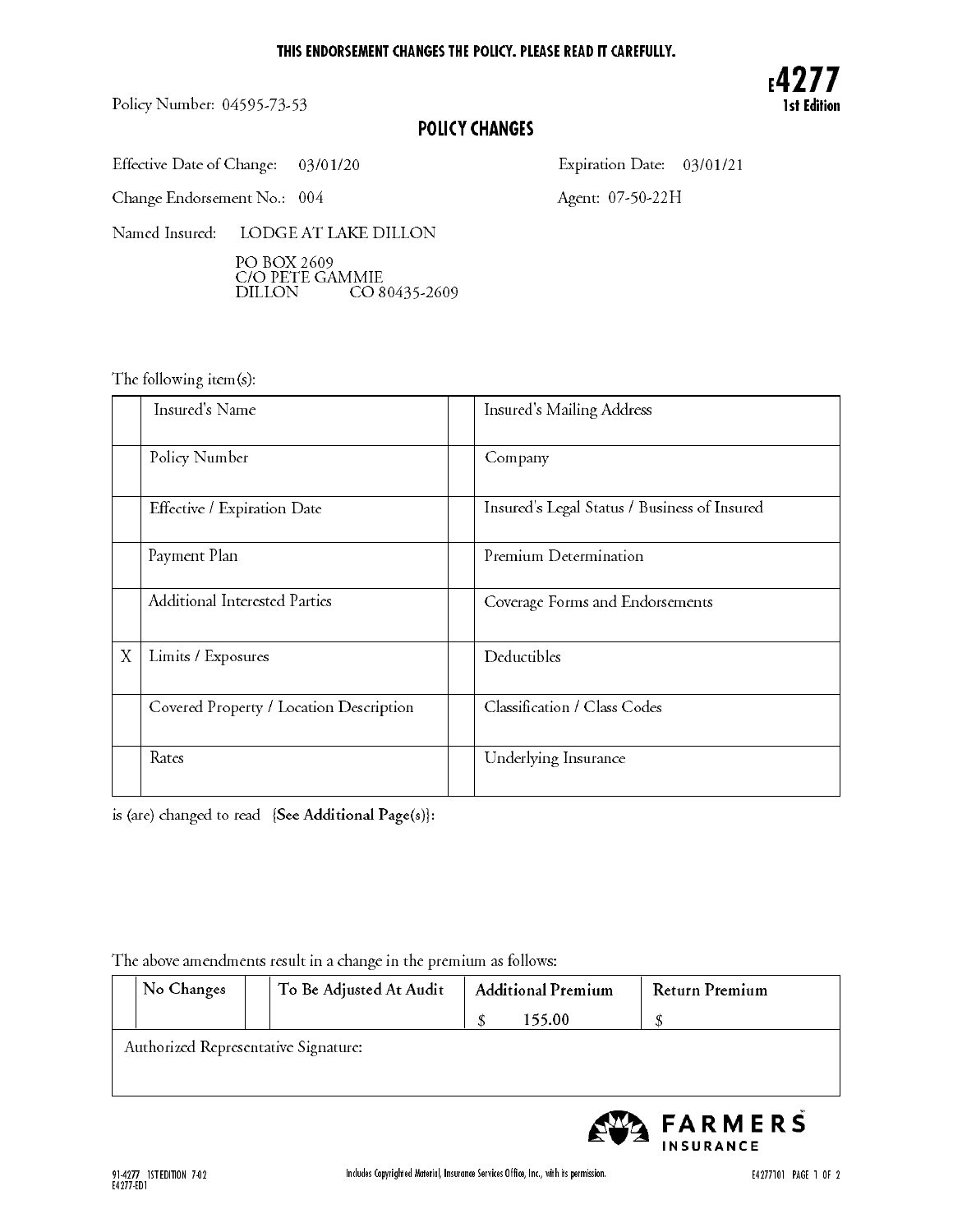|  | Policy Changes Endorsement Description |  |
|--|----------------------------------------|--|
|  |                                        |  |

| EDIT LOCATION                 |
|-------------------------------|
| LOCATION:                     |
| 220 LA BONTE DILLON, CO 80435 |

CHANGE: BACKUP SEWER & DRAIN COVERAGE FROM \$100000 TO \$250000

Removal If Covered Property is removed to <sup>a</sup> new location that is described on this Policy Permit Change, you may extend this insurance to include that Covered Property at each location during the removal. Coverage at each location will apply in the proportion that the value at each location bears to the value of all Covered Property being removed. This permit applies up to <sup>10</sup> days after the effective date of this Policy Change: after that, this insurance does not apply at the previous location.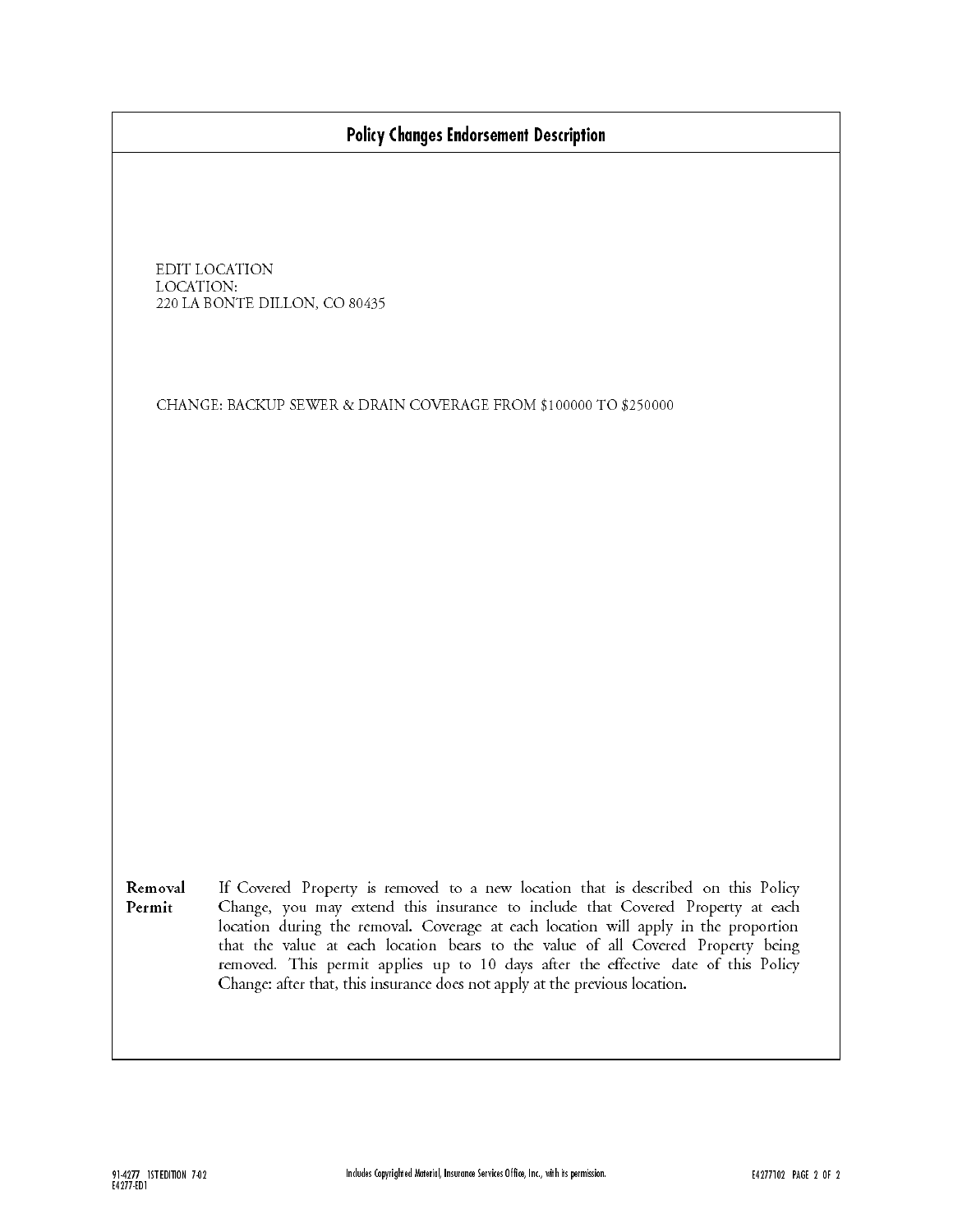

Home Office: <sup>6301</sup> Owensmouth Ave., Woodland Hills, CA <sup>91367</sup>

# POLICY DECLARATIONS - CONDO/TOWNHOME **PREMIER POLICY**

| <b>Named</b>   | LODGE AT LAKE DILLON |
|----------------|----------------------|
| <b>Insured</b> |                      |

Mailing **Address** PO BOX <sup>2609</sup> C/O PETE GAMMIE DILLON, CO 80435-2609

Policy Number Auditable 04595-73-53

| <b>Policy</b> | From            | 03-01-2020 |                                                               |
|---------------|-----------------|------------|---------------------------------------------------------------|
| Period        | $\tau_{\Omega}$ | 03-01-2021 | 12:01 A.M. Standard time at your mailing address shown above. |

In return for the payment of premium and subject to all the terms of this policy, we agree with you to provide insurance as stated in this policy. We provide insurance only for those Coverages described and for which <sup>a</sup> specific limit of insurance is shown.

The following premium credits and discounts applied to the premium associated with this coverage part: Favorable Loss Experience Discount

There may be other credits and discounts you may be able to enjoy, please contact your agent for full details.

Your Agent

Business Insurance Center <sup>1570</sup> Long Vista Dr Austin, TX <sup>78728</sup> (877) 411-4249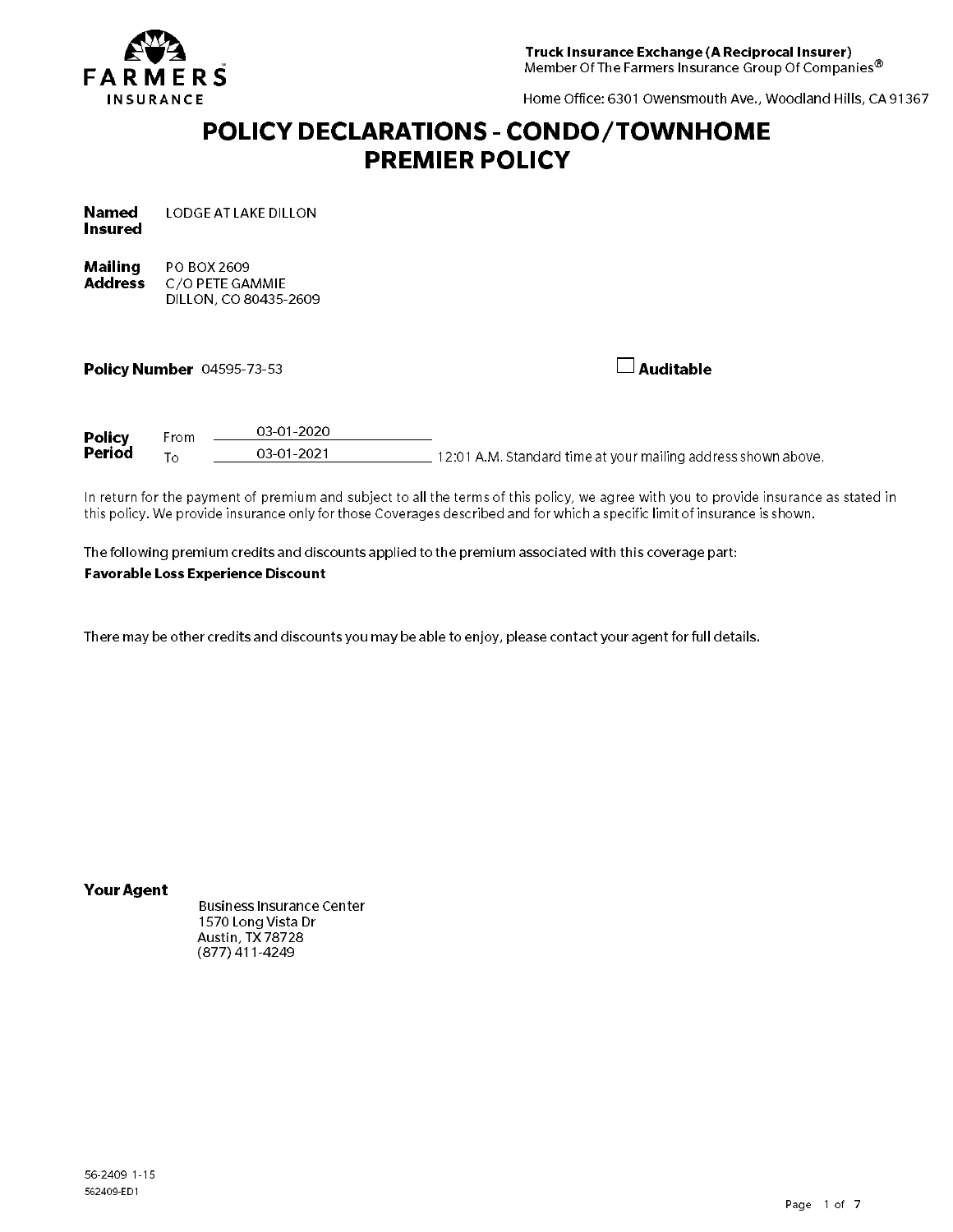$\overline{1}$ 

|                                                                                  | Option:<br>BV - Blanket Value (see Base Coverage & Extensions for the total limit)<br><b>Valuation:</b><br>ACV - Actual Cash Value; AV - Agreed Value; RC - Replacement Cost;<br>ERC - Extended RC; FRC- Functional RC; GRC - Guaranteed RC<br><b>Abbreviation:</b> ALS = Actual Loss Sustained; BI = Business Income; EE = Extra Expense |                                                             |  |                                   |                           |                                      |  |
|----------------------------------------------------------------------------------|-------------------------------------------------------------------------------------------------------------------------------------------------------------------------------------------------------------------------------------------------------------------------------------------------------------------------------------------|-------------------------------------------------------------|--|-----------------------------------|---------------------------|--------------------------------------|--|
| Premises<br>Bldg.<br><b>Covered Premises Address</b><br><b>Number</b><br>No.     |                                                                                                                                                                                                                                                                                                                                           |                                                             |  | <b>Mortgagee Name And Address</b> |                           |                                      |  |
| All<br>001<br>220 La Bonte<br>Dillon, CO 80435                                   |                                                                                                                                                                                                                                                                                                                                           |                                                             |  |                                   |                           |                                      |  |
|                                                                                  |                                                                                                                                                                                                                                                                                                                                           | Coverage                                                    |  | Option Valuation                  | <b>Limit Of Insurance</b> | Deductible/<br><b>Waiting Period</b> |  |
| <b>Building</b>                                                                  |                                                                                                                                                                                                                                                                                                                                           |                                                             |  | <b>ERC</b>                        | \$13,902,300              | \$5,000                              |  |
|                                                                                  |                                                                                                                                                                                                                                                                                                                                           | <b>Business Personal Property (BPP)</b>                     |  | <b>RC</b>                         | \$10,300                  | \$5,000                              |  |
|                                                                                  |                                                                                                                                                                                                                                                                                                                                           | <b>Accounts Receivables - On-Premises</b>                   |  |                                   | \$5,000                   | \$5,000                              |  |
|                                                                                  |                                                                                                                                                                                                                                                                                                                                           | Building - Automatic Increase Amount                        |  |                                   | 8%                        |                                      |  |
|                                                                                  |                                                                                                                                                                                                                                                                                                                                           | Building Ordinance Or Law - 1 (Undamaged Part)              |  |                                   | Included                  | None                                 |  |
|                                                                                  |                                                                                                                                                                                                                                                                                                                                           | Building Ordinance Or Law - 2 (Demolition Cost)             |  |                                   | \$358,500                 | None                                 |  |
|                                                                                  |                                                                                                                                                                                                                                                                                                                                           | Building Ordinance Or Law - 3 (Increased Cost)              |  |                                   | \$1,176,300               | None                                 |  |
|                                                                                  |                                                                                                                                                                                                                                                                                                                                           | Building Ordinance Or Law - Increased Period of Restoration |  |                                   | Included                  | None                                 |  |
| Debris Removal                                                                   |                                                                                                                                                                                                                                                                                                                                           |                                                             |  |                                   | 25% Of Loss + 10,000      |                                      |  |
|                                                                                  |                                                                                                                                                                                                                                                                                                                                           | <b>Electronic Data Processing Equipment</b>                 |  |                                   | \$10,000                  | \$5,000                              |  |
| Equipment Breakdown                                                              |                                                                                                                                                                                                                                                                                                                                           |                                                             |  |                                   | Included                  | \$5,000                              |  |
|                                                                                  |                                                                                                                                                                                                                                                                                                                                           | Equipment Breakdown - Ammonia Contamination                 |  |                                   | \$25,000                  |                                      |  |
|                                                                                  |                                                                                                                                                                                                                                                                                                                                           | Equipment Breakdown - Drying Out Coverage                   |  |                                   | Included                  |                                      |  |
|                                                                                  |                                                                                                                                                                                                                                                                                                                                           | Equipment Breakdown - Expediting Expenses                   |  |                                   | Included                  |                                      |  |
| Equipment Breakdown - Hazardous Substances<br>Equipment Breakdown - Water Damage |                                                                                                                                                                                                                                                                                                                                           |                                                             |  |                                   | \$25,000                  |                                      |  |
|                                                                                  |                                                                                                                                                                                                                                                                                                                                           |                                                             |  |                                   | \$25,000<br>Included      | \$5,000                              |  |
| <b>Exterior Building Glass</b><br><b>Outdoor Property</b>                        |                                                                                                                                                                                                                                                                                                                                           |                                                             |  |                                   | \$50,000                  | \$5,000                              |  |
| Outdoor Property - Trees, Shrubs & Plants (Per Item)                             |                                                                                                                                                                                                                                                                                                                                           |                                                             |  |                                   | \$25,000                  | \$5,000                              |  |
| <b>Personal Effects</b>                                                          |                                                                                                                                                                                                                                                                                                                                           |                                                             |  |                                   | \$2,500                   | \$5,000                              |  |
| <b>Specified Property</b>                                                        |                                                                                                                                                                                                                                                                                                                                           |                                                             |  |                                   | \$75,000                  | \$5,000                              |  |
| Valuable Paper And Records - On-Premises                                         |                                                                                                                                                                                                                                                                                                                                           |                                                             |  |                                   | \$5,000                   | \$5,000                              |  |
|                                                                                  |                                                                                                                                                                                                                                                                                                                                           |                                                             |  |                                   |                           |                                      |  |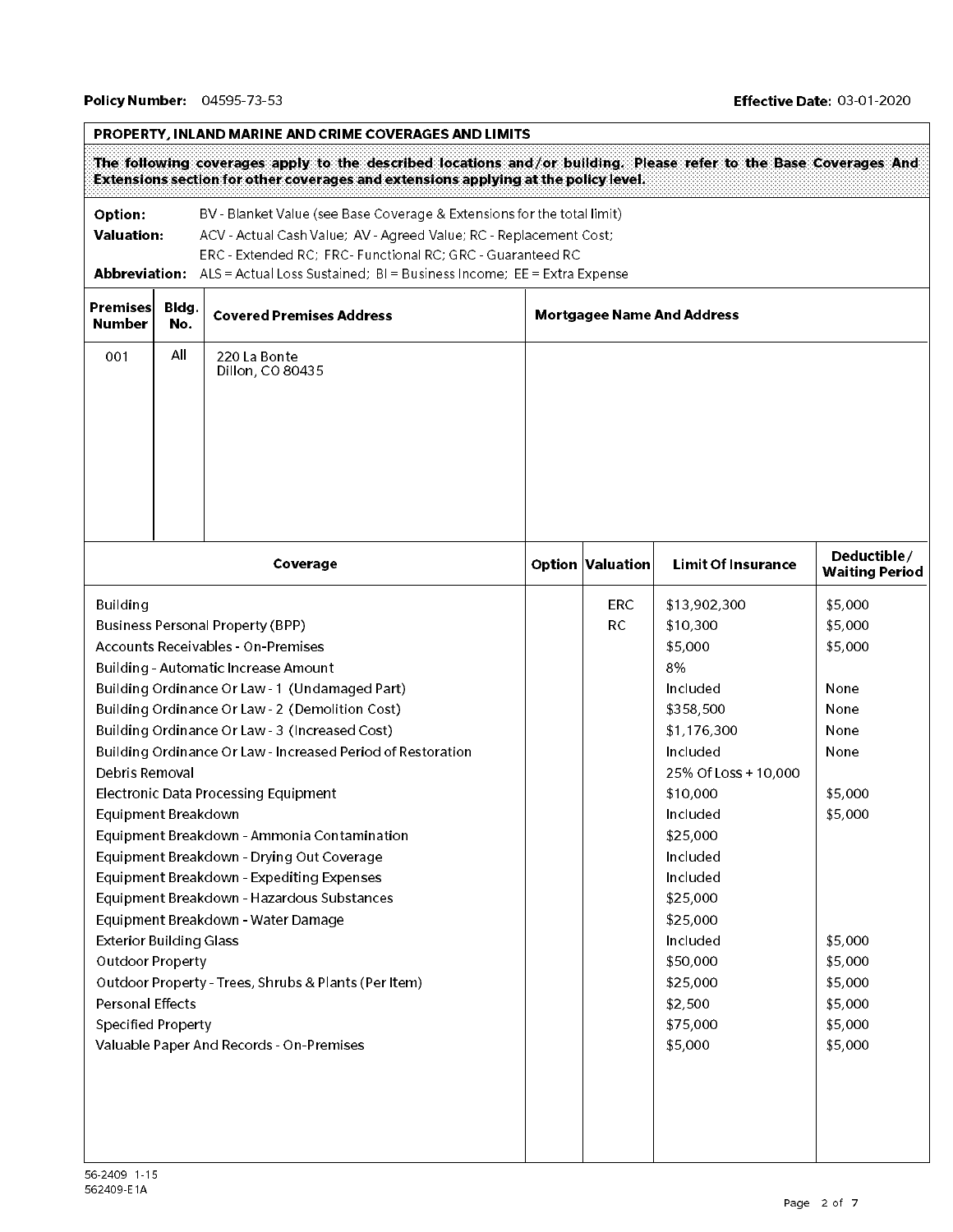#### PROPERTY, INLAND MARINE AND CRIME COVERAGE AND LIMITS OF INSURANCE

The following Coverages and Extensions apply to all covered locations (premises) and/or buildings. Please refer to the individual location (premises) section for coverages and limits specific to such location (premises).

| <b>Base Coverage And Extensions</b>                         | <b>Limit of Insurance</b> | Deductible/<br><b>Waiting Period</b> |
|-------------------------------------------------------------|---------------------------|--------------------------------------|
|                                                             |                           |                                      |
| Accounts Receivables - Off-Premises                         | \$2,500                   | \$5,000                              |
| Association Fees And Extra Expense                          | \$100,000                 |                                      |
| Back Up Of Sewers Or Drains                                 | \$100,000                 | \$5,000                              |
| <b>Crime Conviction Reward</b>                              | \$5,000                   | None                                 |
| Drone Aircraft - Direct Damage (per occurrence)             | \$10,000                  | \$5,000                              |
| Drone Aircraft - Direct Damage (per item)                   | \$2,500                   | \$5,000                              |
| <b>Employee Dishonesty</b>                                  | \$200,000                 | \$500                                |
| Fire Department Service Charge                              | \$25,000                  | None                                 |
| Fire Extinguisher Systems Recharge Expense                  | \$5,000                   | None                                 |
| Forgery And Alteration                                      | \$2,500                   | \$5,000                              |
| Limited Biohazardous Substance Coverage - Per Occurrence    | \$10,000                  | \$5,000                              |
| Limited Biohazardous Substance Coverage - Aggregate         | \$20,000                  | \$5,000                              |
| Limited Cov. - Fungi Wet Rot Dry Rot & Bacteria - Aggregate | \$15,000                  | \$5,000                              |
| Master Key                                                  | \$10,000                  | None                                 |
| Master Key - Per Lock                                       | \$100                     | None                                 |
| Money And Securities - Inside Premises                      | \$10,000                  | \$500                                |
| Money And Securities - Outside Premises                     | \$10,000                  | \$500                                |
| Money Orders And Counterfeit Paper Currency                 | \$1,000                   | \$5,000                              |
| Newly Acquired Or Constructed Property                      | \$250,000                 | \$5,000                              |
| Outdoor Signs                                               | \$50,000                  | \$500                                |
| Outdoor Signs - Per Sign                                    | \$25,000                  | \$500                                |
| Personal Property At Newly Acquired Premises                | \$100,000                 | \$5,000                              |
| Personal Property Off Premises                              | \$5,000                   | \$5,000                              |
| Premises Boundary                                           | 100 Feet                  |                                      |
| Preservation Of Property                                    | 30 Days                   |                                      |
| Unit Owners - Included With Building                        | Included                  | \$5,000                              |
| Valuable Paper And Records - Off-Premises                   | \$2,500                   | \$5,000                              |
|                                                             |                           |                                      |
|                                                             |                           |                                      |
|                                                             |                           |                                      |
|                                                             |                           |                                      |
|                                                             |                           |                                      |
|                                                             |                           |                                      |
|                                                             |                           |                                      |
|                                                             |                           |                                      |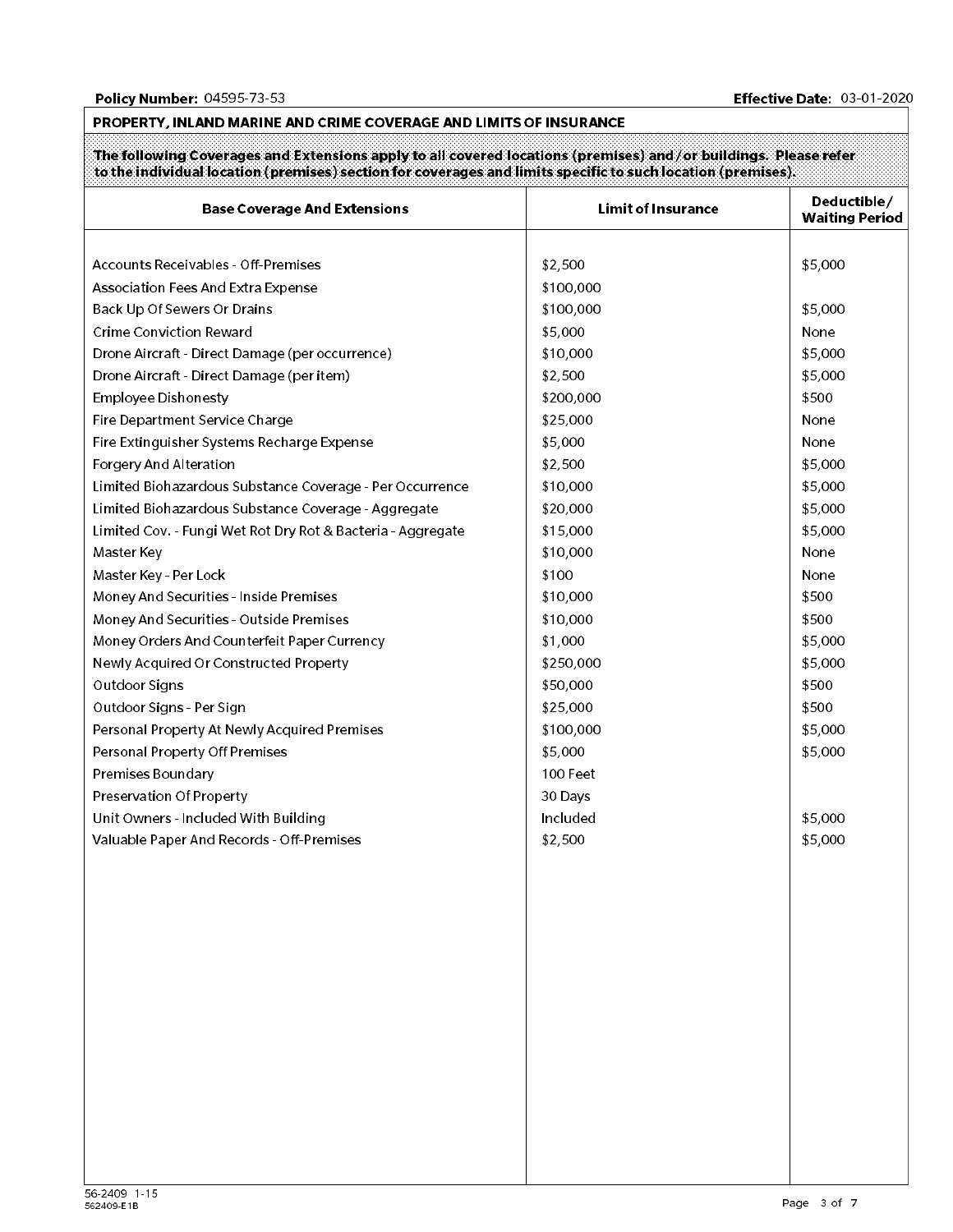#### LIABILITY AND MEDICAL EXPENSES COVERAGE AND LIMITS OF INSURANCE

Each paid claim for the following coverage reduces the amount of insurance we provide during the applicable policy period. Please refer to the policy.

 $\mathcal{P}$  . The minimum Basis: (A)  $\mathcal{P}$  are as  $\mathcal{P}$  are controlled by  $\mathcal{P}$  . The costs of  $\mathcal{P}$  and  $\mathcal{P}$  are controlled by  $\mathcal{P}$  and  $\mathcal{P}$  are controlled by  $\mathcal{P}$  and  $\mathcal{P}$  are controlled by (M) Public Area Square Feet (O) Other:

#### Covered Premises And Operations

| <b>Address</b>                   | <b>Classification / Exposure</b>          | Code   Basis  | Class Prem.     | <b>Annual</b><br><b>Exposure</b> | Rate                 | <b>Advance</b><br>Premium |
|----------------------------------|-------------------------------------------|---------------|-----------------|----------------------------------|----------------------|---------------------------|
| 220 La Bonte<br>Dillon, CO 80435 | Condominiums / Townhomes<br>Swimming Pool | 8641<br>00097 | ln c<br>$\sf U$ | Included<br>$\mathbf{1}$         | Included<br>Included | Included<br>Included      |
|                                  |                                           |               |                 |                                  |                      |                           |
|                                  |                                           |               |                 |                                  |                      |                           |
|                                  |                                           |               |                 |                                  |                      |                           |
|                                  |                                           |               |                 |                                  |                      |                           |
|                                  |                                           |               |                 |                                  |                      |                           |
|                                  |                                           |               |                 |                                  |                      |                           |
|                                  |                                           |               |                 |                                  |                      |                           |
|                                  |                                           |               |                 |                                  |                      |                           |
|                                  |                                           |               |                 |                                  |                      |                           |
|                                  |                                           |               |                 |                                  |                      |                           |
|                                  |                                           |               |                 |                                  |                      |                           |
|                                  |                                           |               |                 |                                  |                      |                           |
|                                  |                                           |               |                 |                                  |                      |                           |
|                                  |                                           |               |                 |                                  |                      |                           |
|                                  |                                           |               |                 |                                  |                      |                           |
|                                  |                                           |               |                 |                                  |                      |                           |
|                                  |                                           |               |                 |                                  |                      |                           |
|                                  |                                           |               |                 |                                  |                      |                           |
|                                  |                                           |               |                 |                                  |                      |                           |
|                                  |                                           |               |                 |                                  |                      |                           |
|                                  |                                           |               |                 |                                  |                      |                           |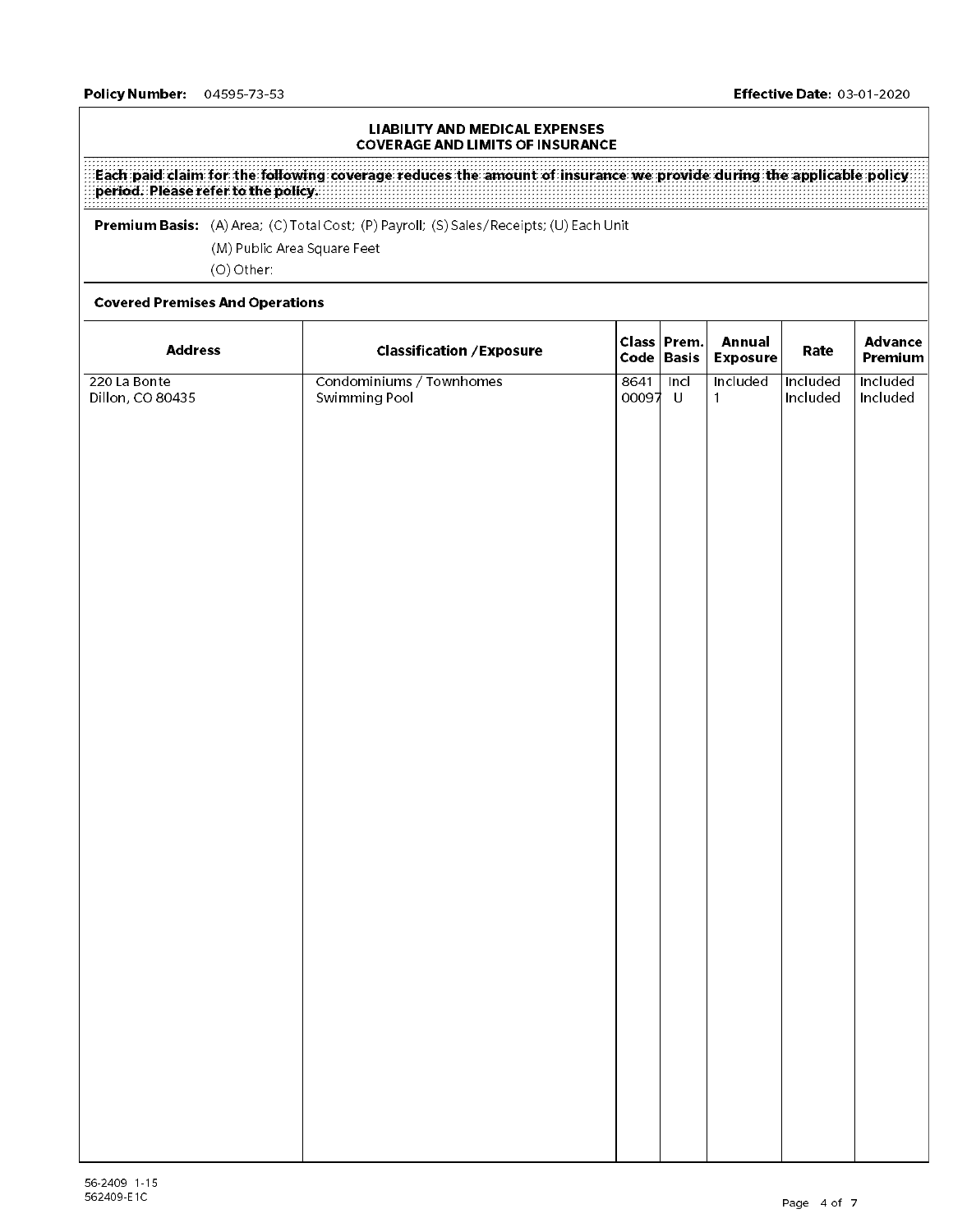| Coverage                                                                                                                                                                                                                                                                                    | Amount / Date                                                                            |
|---------------------------------------------------------------------------------------------------------------------------------------------------------------------------------------------------------------------------------------------------------------------------------------------|------------------------------------------------------------------------------------------|
| General Aggregate (Other Than Products & Completed Operations)<br>Products And Completed Operations Aggregate<br>Personal And Advertising Injury<br>Each Occurrence<br>Tenants Liability (Each Occurrence)<br>Medical Expense (Each Person)<br>Pollution Exclusion - Hostile Fire Exception | \$4,000,000<br>\$2,000,000<br>Included<br>\$2,000,000<br>\$75,000<br>\$5,000<br>Included |
| Directors & Officers Liability - Per Claim<br>Directors & Officers Liability - Aggregate<br>Directors & Officers Liability - Self Insured Retention<br>Directors & Officers Liability - Discrimination<br>Directors & Officers Liability Retroactive Date                                   | \$2,000,000<br>\$2,000,000<br>\$1,000<br>Included<br>03/01/2014                          |
|                                                                                                                                                                                                                                                                                             |                                                                                          |
|                                                                                                                                                                                                                                                                                             |                                                                                          |
|                                                                                                                                                                                                                                                                                             |                                                                                          |
|                                                                                                                                                                                                                                                                                             |                                                                                          |
|                                                                                                                                                                                                                                                                                             |                                                                                          |
|                                                                                                                                                                                                                                                                                             |                                                                                          |

#### LIABILITY AND MEDICAL EXPENSES COVERAGE AND LIMITS OF INSURANCE CONTINUED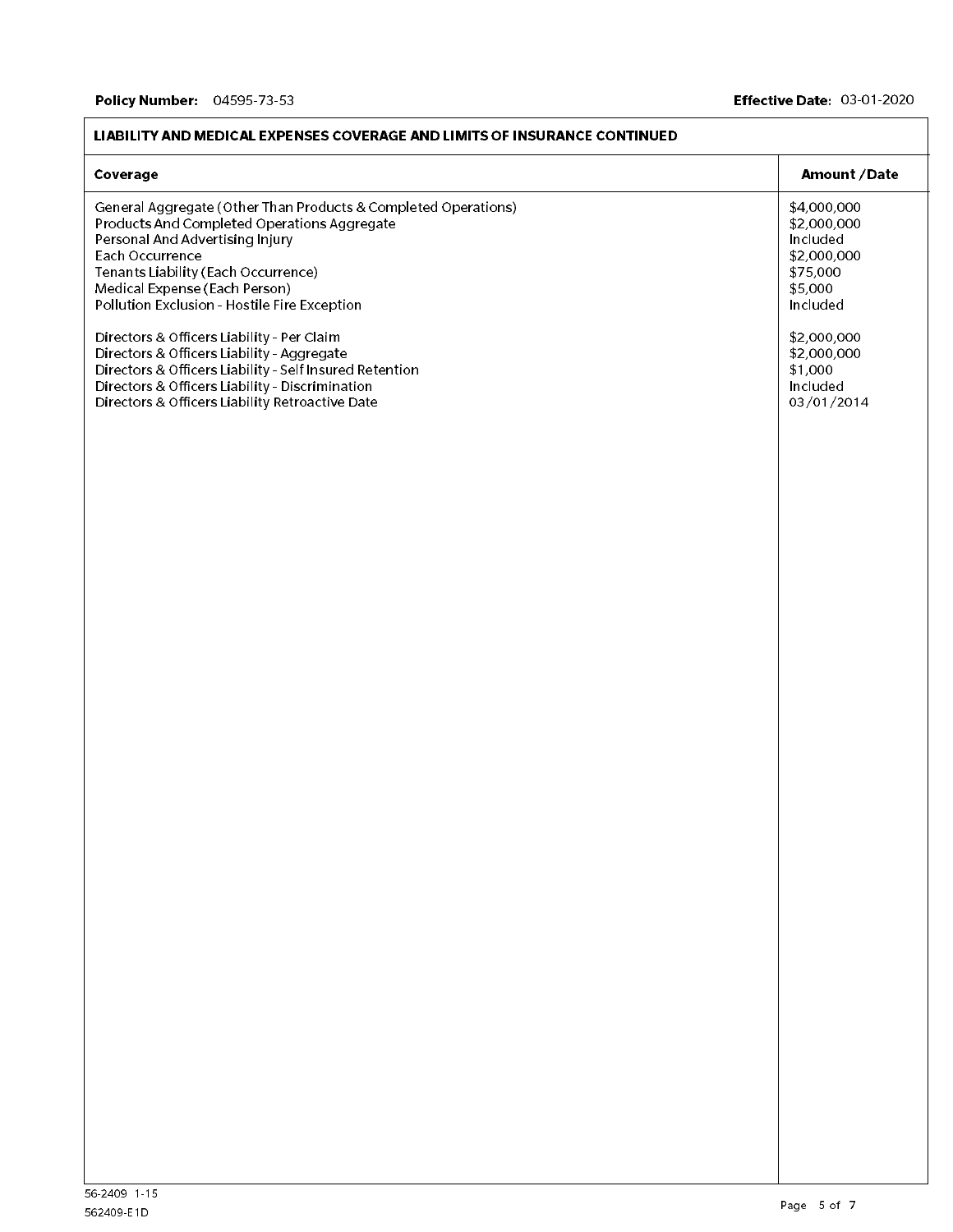## Policy Number: 04595-73-53

## Policy Forms And Endorsements Attached At Inception

| Number    | Title                                     |
|-----------|-------------------------------------------|
| 25-2110   | Notice - No Workers' Compensation Covg    |
| 56-6191   | Cyber Liability & Data Breach Dec         |
| E0104-ED1 | Business Liab Covg - Tenants Liability    |
| E0119-ED5 | Back Up Of Sewers And Overflow Of Drains  |
| E0125-ED1 | Lead Poisoning And Contamination Excl     |
| E0147-ED1 | War Liability Exclusion                   |
| E2038-ED3 | <b>Conditional Exclusion Of Terrorism</b> |
| E3015-ED2 | <b>Calculation Of Premium</b>             |
| E3024-ED3 | Condominium Common Policy Conditions      |
| E3037-ED1 | No Covg-Certain Computer Related Losses   |
| E3314-ED3 | Condominium Liability Coverage Form       |
| E3418-ED2 | Condo Assoc Unit Covg End                 |
| E3422-ED3 | Condominium Property Coverage Form        |
| E4009-ED4 | Mold And Microorganism Exclusion          |
| E6288 ED3 | Exclusion - Conversion Projects           |
| E9122-ED6 | D & O Liability Covg - Condos & Co-Ops    |
| E9126-ED5 | D & O Liab - Amendement Of Exclusions     |
| J6300-ED3 | Disclosure - Terrorism Risk Ins Act       |
| J6316-ED2 | Excl Of Loss Due To Virus Or Bacteria     |
| J6347-ED1 | <b>Excl-Violation Of Statutes</b>         |
| J6350-ED1 | Employee Dishonesty - Property Manager    |
| J6351-ED2 | <b>Limited Terrorism Exclusion</b>        |
| J6353-ED1 | Change To Limits Of Insurance             |
| J6612-ED2 | Equipment Breakdown Coverage Endorsement  |
| J6739-ED1 | Two Or More Coverage Forms                |
| J6829-ED1 | Limited Coverage For Fungi And Bacteria   |
| J6833-ED2 | Condominium Premier Package End           |
| J6849-ED2 | Deductible Provisions                     |
| J7110-ED1 | Exclusion Confidential Info               |
| J7114-ED1 | Removal Of Asbestos Exclusion             |
| J7122-ED1 | Loss Payment - Profit, Overhead & Fees    |
| J7131-ED1 | Dishonesty Excl-Tenant Vandal Excp        |
| J7133-ED1 | Limited Biohazardous Substance Cov        |
| J7136-ED1 | Pollution Exclusion - Expanded Exception  |
| J7139-ED1 | Bus Inc & Extra Exp - Partial Slowdown    |
| J7144-ED1 | Amendment Of Pers & Advertising Inj Covg  |
| J7158-ED1 | Damage To Property Exclusion Revised      |
| J7183-ED1 | Limitation - Designated Premises/Project  |
| 7222-ED1  | Marijuana Exclusion                       |
| J7228-ED1 | Drone Aircraft Coverage                   |
| J7230-ED1 | <b>Supplementary Payments</b>             |